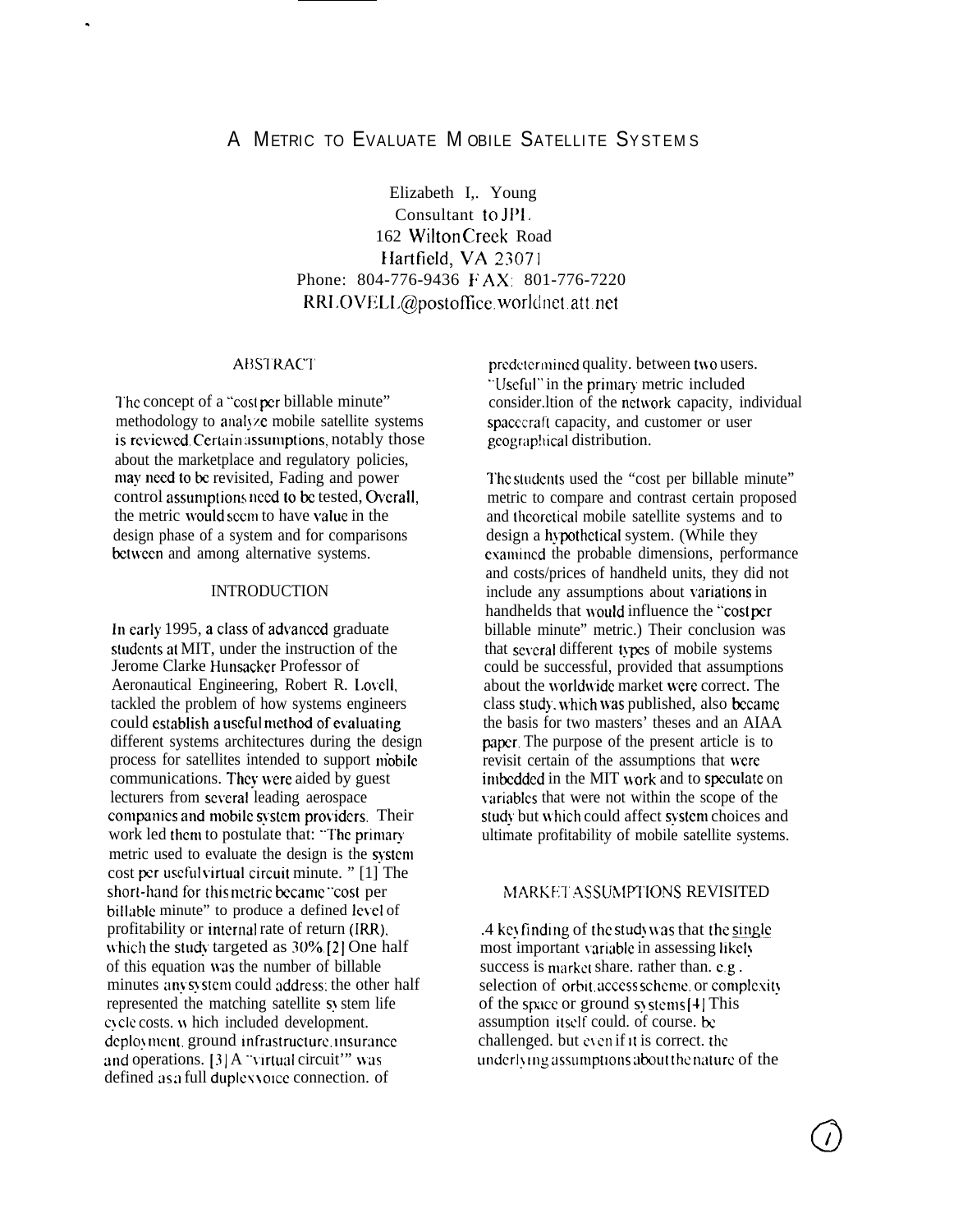present and future market for mobile satellite services become critical.

One such assumption was that by the year 2013, t he addressable market would be 6.5 billion minutes. [5] Another was that growth would be capped in areas of the world where cellular was likely to be dominant; therefore, the greatest growth for satellite services was predicted to be in China. the CIS and Russia. other areas of the Far East and Latin America. (It was further assumed that only  $10^{\circ}/0$  of the users would be in an urban environment, while at least 40% would be in suburban and 50% in rural areas.) Some consideration was taken of busi ncss users in the maritime and aeronautical environments.

One could challenge any one or more of these assumptions, but a few key questions emerge. First, will the absolute appetite for mobile communications continue to grow worldwide? We have some evidence that it will Inmarsat. the first and oldest mobile satellite system. continues to increase its minutes and revenues even as other new mobile systems, e.g., MSAT and OPTUS, have come on line. On the cellular front, (he Strategis Group predicts that "by 2002 there will be over 500 million cellular and PCS subscribers worldwide, more than tripling the end-year 1996 cellular and P('S subscriber based of nearly 1-IO million".  $[6]$ 

However, the fact that cellular and PCS systems ARE growing leaves a very real question about whether the size of the addressable market for satellites may have been overestimated. Obviously, issues such as quality, ease of use and prices of satellite services will dictate to a great extent how well they will compete with non-satellite services Interestingly, the MIT study concluded that even with as many as five mobile satellite sv stems addressing the worldwidemarketell can be cost effective. but that as any system falls below  $31\%$  of the market toward 10% its prices will likely approach \$10.00 or more a minute retail. which may not be competitive with other satellite systems or with cellular and PCS, Another conclusion derived from the study was that "room for

X

 $\omega$ 

the initials stems will be unable to meet the full market demand".[7]

As a corollary question, have markets been underestimated, e.g., by not including the full complement of possible aeronautical. maritime and industrial users. and by not assuming satellite technology will be deemed superior to terrestrially based systems in some settings? Also. should projected mobile satellite user minutes be capped at 125 million in more populated markets (as was assumed in the MIT study) or should correlative cellular/PCS and satellite minute growth be assumed? (There) are a few of the questions amenable to further research Wit h new non-gco mobile satellite systems coming on line in the near future, we also have no absolute way of knowing whether their availability will release a pint-up demand.

These

The MIT study assumed that mobile satellite users' behavior would mirror that of fixed communications users, i.e., with peak usc occurring between 9 a.m. to noon and 2 p.m. to 5 p.m. on weekdays However, if mobile users arc content with voice mail reception for a large percentage of their calls and if data transmissions begin to substitute for voice, it is at least possible that peaks may be redefined, allowing more efficient usc of circuits -- and lower prices to users.

Additional assumptions about critical user requirements included: ubiquitous coverage: 90% availability of any system (meaning a call could be placed and completed about 90°/0 of the time), 95% reliability (the call will not be dropped more than  $5\%$  of the time): call duration (an average of 5 minutes for a voice) call or 20 minutes for a data transmission): voice quality on a par with cellular, and price (customers would expect competitive pricing but) would also expect to pay more for satellite-based connections than for PSTN or local cellular calls) [8] As more customers have experience with both cellular and satellite sm'lees, these assumptions need to be retested, especially those concerning quality -- is, for example, mere voice recognition enough in many casts" Is call duration as predicted? And most important. what is the price elasticity?

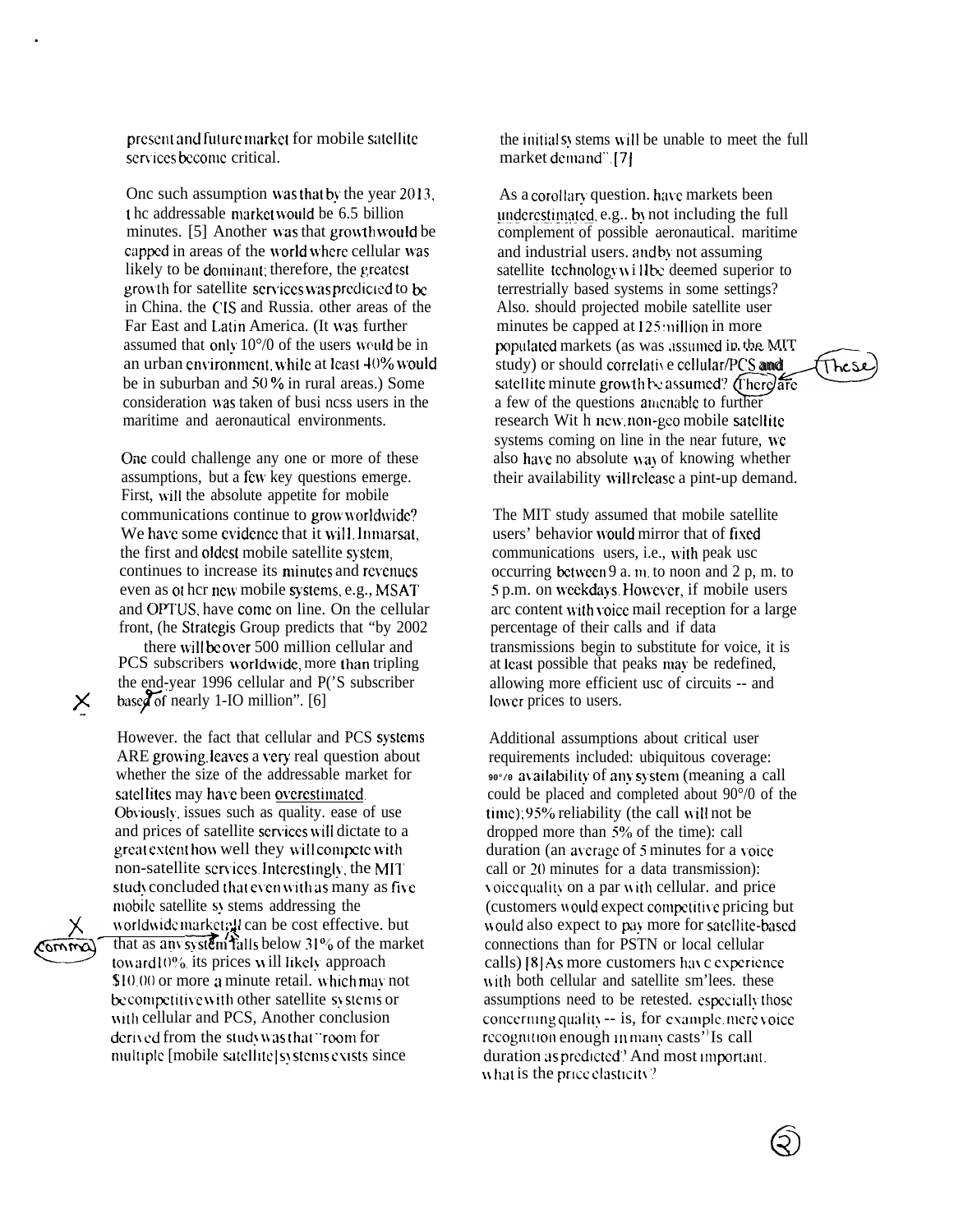#### TECHNICAL ASSUMPTIONS REVISITED

.

It is beyond the scope of this paper to examine in detail all the technical assumptions that led the MIT students to conclude that most planned (or hypothetical) mobile satellite systems could be profitable given sufficient market share. However, a few of the key assumptions that entered the calculations of "life cycle" cost would need to bc reviewed before making any rigorous applicati n of the MIT methodology to real systems. These assumptions are discussed bclow.

Satellite construction and replacement costs dominated cost estimates, followed by launch service and insurance costs. Gateway costs were assumed not to bc a significant variable between and among systems, even for LEO systems. A spacecraft recurring dry mass cost of \$'77,000 per kilogram was assumed, Varying ratios of non-recurring to recurring costs were assumed, based on differences between and among possible systems, e.g., GEO, LEO, MEO. None of these assumptions appears to violate industry cxpxience, although what is learned in building the new generation of satellites may provide a newdry mass cost average number.

Greater elevation angles were assumed to provide a higher quality of service (absent any other considerations) since signal fading and blockage are especially dependent on the elevation angle. [9] Actual practice will reveal how significant this assumption is. Higher link margins and multiple satellites may serve to overcome problems of potential signal fading and blocklng lndced. Violet notes. in commenting on the study, "the major billable minutes results<br>moment assumptions."[[10] The power<br>control assumption made was that mobile assumption in the system capacity simulations that could most significantly change the cost per billable minutes results include the fading and control assumption made was that mobile satellite sy stems of any type could provide power control within 2 dBW to any user Atmospheric variations, multi-path effects and uncertainty of  $\sum_{i=1}^{n}$ antenna gain in an omni-directionalhand-held make accurate power control difficult at best

Subject/verb

#### ISSUES BEYOND THE MIT STUDY

The "cost per billable minute" metric contains implicitly embedded assumptions that may or may not prove accurate in the real world. One of the most potentially troubling of these is the nature of regulatory constraints. It is assumed that regulation will not significantly hinder deployment and operation of systems. thus lcaving all market predictions dependent only on user behavior and the technical capabilities of th, system. In fact, regulatory policies (or the lack thereof) can operate in several ways. As we saw in North America before the ultimate 1 iccnsing of MS AT, the regulators handled competition by forcing applicants to undergo a long series of negotiations before any system cool.! ultimately be designed. built and brought to market. Ifa satellite system comes on line many years after the initial system builders estimate costs and profitability, it is likely the carly estimates will be wrong.

Today, the LEO, MEO and IIEO systems are, by definition global (or quasi-global). Therefore, they need permission to operate wherever they plan to sen'ice users, Individual countries may deny licenses for unspecified periods of time, having a devastating effect on the "billable minutes" part of the equation, Also, as spectrum becomes scarce, there may be policy decisions restricting or denying assignment of certain bands to mobile satellites, with these decisions coming either at the global (lTU). spectrum. since sharing may take considerable time to negotiate and may result in restrictions most significant restriction may prove to be the most significant restriction may prove to<br>forced sharing and coordination of **Care** regional or national levels. And perhaps the r they<br>s may<br>ime,<br>le<br>olicy<br>term of<br>ese<br>U.S. the<br>**be the (vectories)**<br>rable<br>tions in service for onc or more sy stems

Another variable that could force different considerations in building the "cost" part of the model is the availability and cost of launch vehicles. If we encounter a period during which there arc failures of several different launchers. significant delays and price increases may result The MIT study assumed competition in the launch vehicle field If and when competition decreases (although, today, there

**I** \_\_\_—. .— .. —-. ..— ——— , atter fanateur.



**c)**3